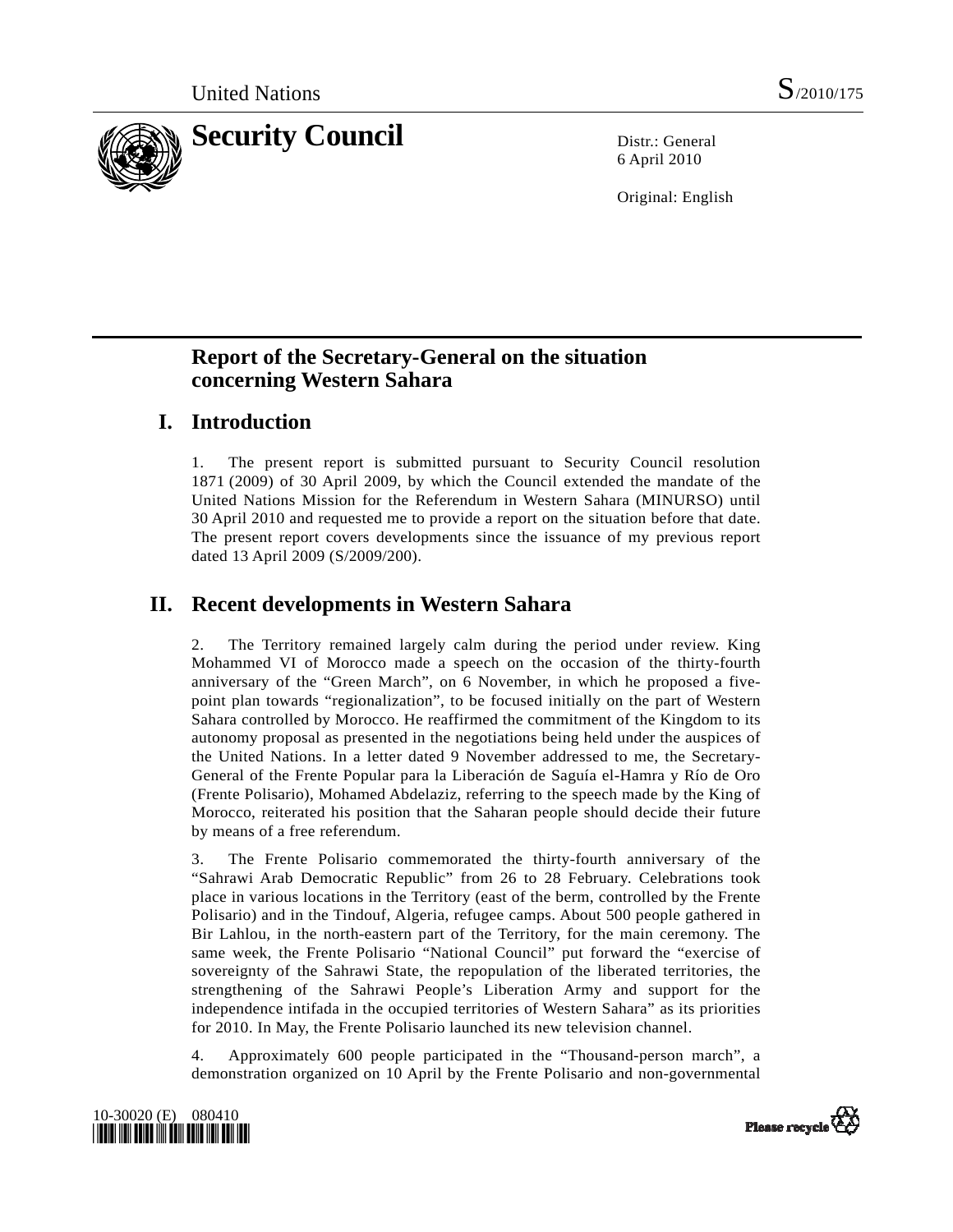organizations sympathetic to its cause. During the demonstration, a 19-year-old Saharan stepped on an anti-personnel landmine east of the berm and lost a foot as he and several other young men protested close to the mined berm. The Frente Polisario urged me, in a letter dated 12 April, to obtain the demolition of the berm for humanitarian reasons.

5. Two incidents that occurred in May affected United Nations premises in the Mission area. On 23 May, a Saharan woman declared a hunger strike inside a small compound of the Office of the United Nations High Commissioner for Refugees (UNHCR) within the Tindouf refugee camps. After a few days, local elders persuaded her to desist, and she left the compound. Meanwhile, in an apparently unrelated action, three Saharan men entered team site Smara (west of the berm) uninvited on 25 May and displayed banners with demands relating to Saharan political prisoners. MINURSO officials persuaded them to leave quietly the same evening.

6. On 30 November, the Frente Polisario informed MINURSO that Mauritania was conducting air reconnaissance operations near Agwanit, in the south-eastern part of the Territory controlled by the Frente Polisario, in pursuit of an unidentified group that had reportedly abducted three Spanish nationals in Mauritania. MINURSO suspended all ground patrols east of the berm and instructed all team sites in that area to seal their entrances. On the basis of information provided by the Frente Polisario to the effect that the criminal group was not present in Western Sahara but was reported to be near Mali, MINURSO resumed its normal patrolling activities east of the berm on 8 December.

7. On 14 November, the Moroccan authorities detained prominent Saharan activist Aminatou Haidar at Laayoune airport as she returned from a trip to the United States of America. She was subsequently expelled to Spain's Canary Islands nearby. The case of Ms. Haidar was resolved after a 32-day hunger strike, when she was allowed to return to her family in Laayoune (see para. 64 below).

8. During Ms. Haidar's hunger strike, increased tension was noted in the Tindouf camps. On 11 December, a group of young Saharan men penetrated the small UNHCR compound, caused minor material damage and briefly raised the "Sahrawi Arab Democratic Republic" flag in place of UNHCR's. The group was later persuaded to remove its flag and leave the compound peacefully. Following the incident, and at the request of MINURSO and other United Nations agencies operating in the area, the Frente Polisario temporarily posted security guards at the UNHCR compound until tension subsided.

## **III. Activities of my Personal Envoy**

#### **A. Contacts with the parties and the first informal meeting**

9. In March 2009, my Personal Envoy, Mr. Christopher Ross, began consultations in New York on the holding of one or more informal meetings of the parties and neighbouring States to prepare for a fifth round of negotiations, and the Security Council, in its resolution 1871 (2009), welcomed that approach.

10. The results of those consultations required him to travel to the region for a second time, from 22 June to 1 July, to clarify the purpose and structure of the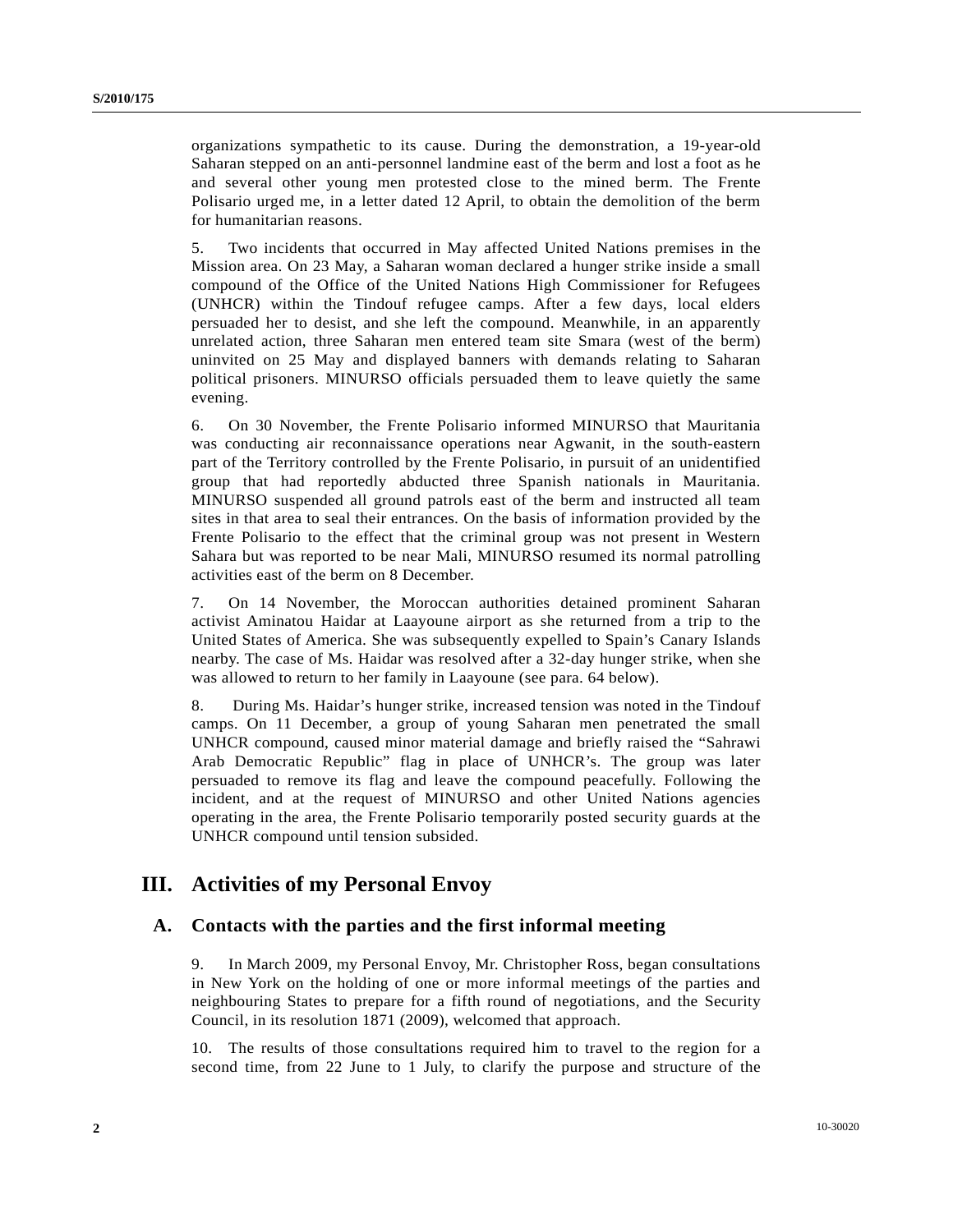informal meetings and to confirm the readiness to attend of the parties and neighbouring States. During his trip, Mr. Ross met with the President of Algeria, Abdelaziz Bouteflika; the Secretary-General of the Frente Polisario, Mr. Abdelaziz; the Prime Minister, Yahya Ould Ahmed El Waghef, and the Minister for Foreign Affairs, Mohamed Mahmoud Ould Mohamedou, of Mauritania; and the Minister for Foreign Affairs of Morocco, Taïb Fassi-Fihri, as well as with members of their respective teams. All interlocutors reaffirmed their commitment to continue working with the United Nations to find a solution, and an agreement was reached on a first informal meeting, for which the Government of Austria generously offered a venue. During and after that trip, my Personal Envoy also consulted with senior officials in France, Spain and the United States of America.

11. The first informal meeting was held in Dürnstein, Austria, on 9 and 10 August, and achieved its principal objective of re-establishing the atmosphere of mutual respect and dialogue that had reigned at the beginning of the negotiations in Manhasset, but had collapsed in the course of successive rounds. The parties engaged with one another in a respectful manner and in a spirit of extensive give and take, discussing confidence-building measures and human rights issues as a prelude to a later examination of the core issues of their dispute. They concurred that a long-standing agreement in principle to explore the road option in the context of an expansion of family visits between Western Sahara and the refugee camps should be implemented, and they agreed to consider in a positive spirit confidencebuilding measures that the High Commissioner for Refugees had proposed and others that my Personal Envoy might put forth.

12. With regard to human rights issues, the parties exchanged accusations of violations, and each complained about how the other approached such matters. The Frente Polisario called for a United Nations monitoring mechanism, and Morocco expressed its opposition. My Personal Envoy proposed that, to avoid poisoning the atmosphere, the parties communicate their concerns on this issue through him instead of by means of public communications. Despite apparent agreement on that procedure, public accusations continued thereafter. Before the meeting ended, the parties also engaged in a preliminary discussion of core substantive issues but continued to disagree, in particular on the requirements of self-determination.

13. Observer delegations from Algeria and Mauritania were present in Dürnstein. Of note was the fact that, for the first time since 2004, Algeria participated in the process at the ministerial level. The delegation of Algeria stated that, as an observer delegation, it could not participate directly in the talks but was ready to work with the parties on anything to which they agreed as regards confidence-building measures and human rights issues.

#### **B. Further contacts with the parties and renewed tension**

14. After the Dürnstein meeting, my Personal Envoy consulted regularly with the parties and determined that progress on the core substantive issues was most likely to emerge at a further informal meeting rather than at an immediate fifth round of formal negotiations. In September, in the course of the sixty-fourth session of the General Assembly, I met separately with President Bouteflika of Algeria and the Minister for Foreign Affairs of Morocco, Mr. Fassi-Fihri, and both expressed their continued commitment to the negotiating process and their support for the efforts of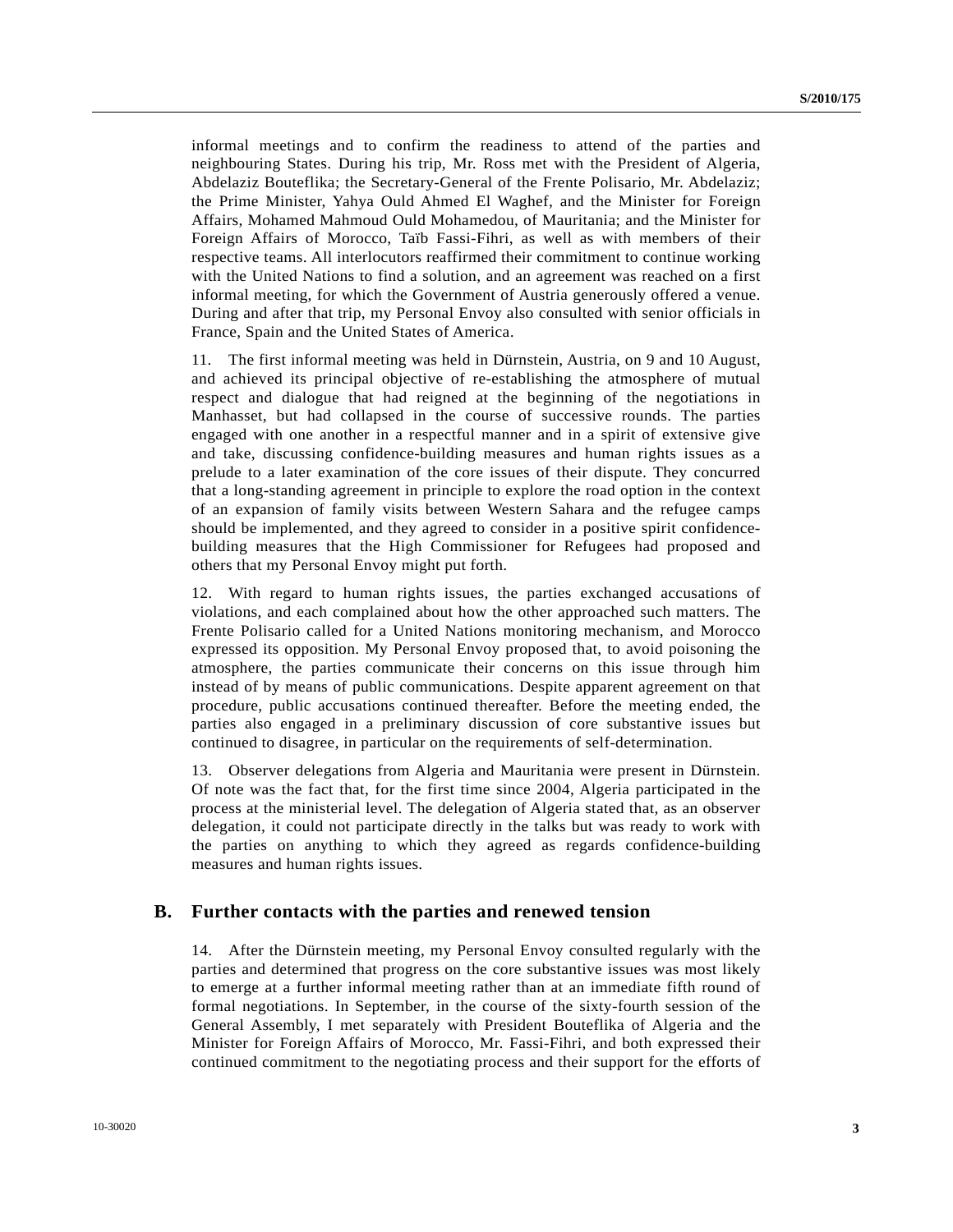my Personal Envoy. Further consultations with the parties opened the way to serious engagement with respect to their proposals of April 2007. On that basis, my Personal Envoy proposed that a second informal meeting be held on 21 and 22 November or on 4 and 5 December 2009.

15. However, beginning in October, a series of events made it increasingly impossible to meet on the proposed dates. Each party engaged in actions that the other deemed provocative and destructive of the positive atmosphere that had emerged in Dürnstein, and each questioned the good faith of the other. As those events unfolded, my Personal Envoy, as did a number of other international actors, found himself operating in crisis-management mode to prevent the situation from deteriorating any further.

## **C. Second informal meeting**

16. By January 2010, the climate had improved, and my Personal Envoy was able to hold a second informal meeting in Westchester County, New York, on 10 and 11 February. As the meeting started, each party was provided the opportunity to make an opening statement. Most of the ensuing exchanges concerned human rights and related issues, and both parties complained of violations. Again, the Frente Polisario called for United Nations monitoring, and again Morocco stated its opposition. It also asserted that, by refraining from exercising their responsibility with respect to the refugees on Algerian territory, Algeria and UNHCR were not fulfilling their international obligations.

17. During the rest of the talks, each party again presented its proposal of April 2007 and, to varying degrees, engaged with regard to the proposal of the other. Although the exchanges were frank and respectful, at the end of the meeting both parties agreed with my Personal Envoy's summary that neither party had accepted the proposal of the other as the sole basis of future negotiations. It was clear to my Personal Envoy that the fundamental and, to date, non-negotiable difference between the two parties lies in the issue of self-determination. The Frente Polisario, with the support of Algeria, insists on a referendum with multiple options, including independence, while Morocco insists on a negotiated autonomy regime and a referendum of confirmation with one option.

18. As in Dürnstein, observer delegations from Algeria and Mauritania were present but did not participate directly in the talks. Algeria reiterated its support for anything to which the parties might agree and undertook to look into the reasons for the delay in opening telephone communication between Western Sahara and the most remote refugee camp, Dakhla, as foreseen in the confidence-building measures agreed earlier.

### **D. Next steps**

19. During the informal talks, both parties reiterated their commitment to continuing negotiations as soon as possible. My Personal Envoy visited the region in March 2010 to solicit the parties' ideas on how to move beyond the present impasse, bearing in mind that neither party is prepared to accept the proposal of the other as written and that no mechanism exists to oblige the parties to agree to either proposal for resolving the dispute.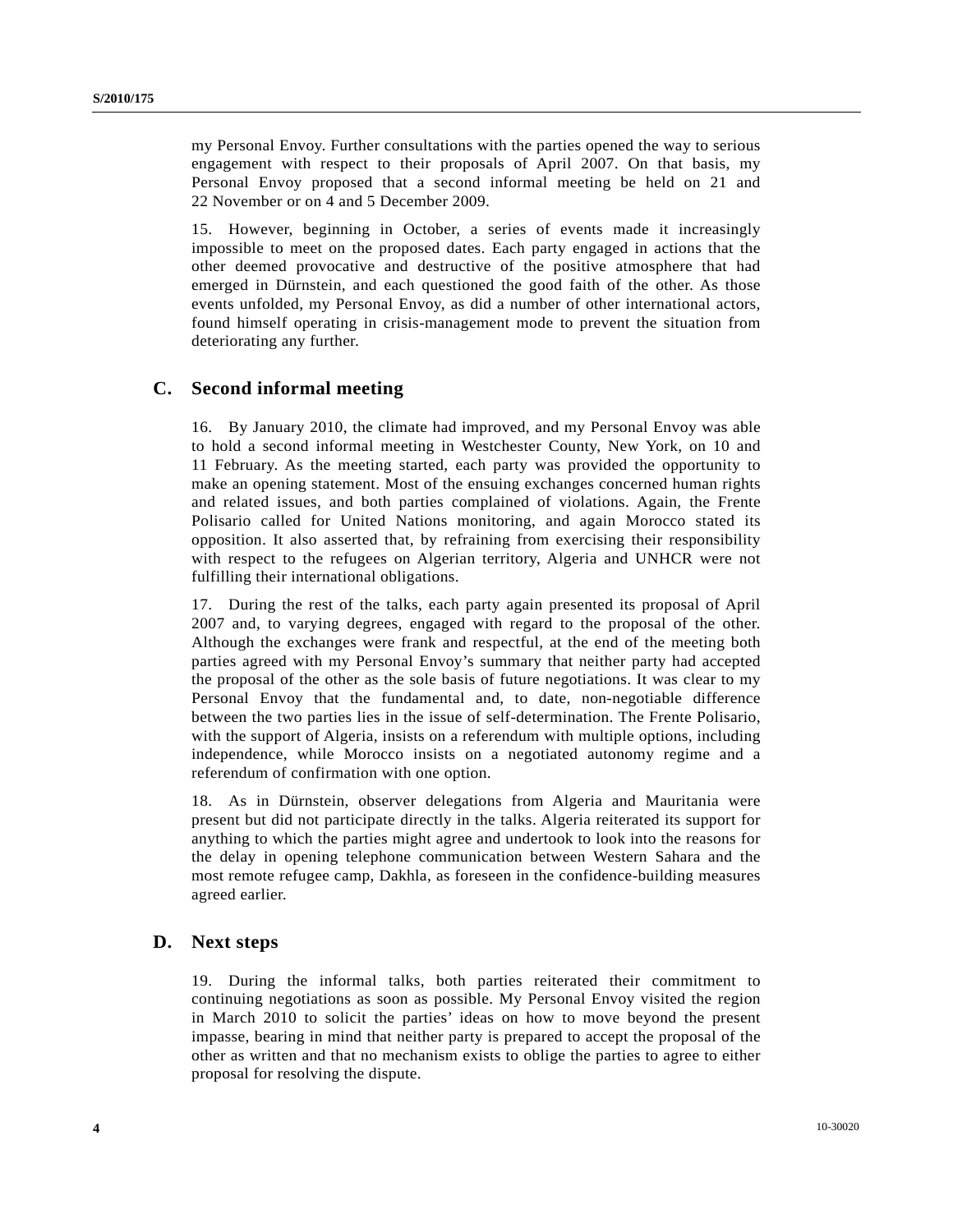20. From the outset, my Personal Envoy has kept the Security Council and the Group of Friends fully informed of his activities through written communications and informal and formal briefings, the latest of which took place on 18 February 2010. His efforts to promote a settlement have been laborious. Their pace and substance have been heavily affected by the parties' reaction to events in the region and their unyielding attachment to mutually exclusive positions. Nonetheless, he continues to make intensive efforts to promote a mutually acceptable political solution that will provide for the self-determination of the people of Western Sahara in the context of arrangements consistent with the principles and purposes of the Charter of the United Nations. Such a solution is a prerequisite for the return of the refugees to their homes and the reinforcement of stability, development and integration in the region.

## **IV. Activities on the ground**

#### **A. Military**

21. As at 20 March 2010, the military component of MlNURSO stood at 223 personnel, including administrative personnel and medical unit officers, against the authorized strength of 230. MINURSO currently has five women military observers, from El Salvador, France, Ghana and Mongolia. There are also five women officers, including two doctors and three nurses, in the Malaysian medical unit. I would welcome further deployments of women officers by troop-contributing countries, both for operational reasons and to improve the Mission's gender balance. During the period under review, the average number of French-, Spanish- and Arabic-speaking military observers saw a substantial increase, from 14 to 19, from 25 to 28 and from 17 to 32, respectively.

22. In addition to the nine team sites and the Tindouf liaison office, two military observers have been deployed temporarily as liaison officers with the Royal Moroccan Army in Dakhla since 19 October. That deployment took place with a view to establishing a liaison platform between MINURSO and the sector command headquarters of the Royal Moroccan Army, following the 2005 closure of the MINURSO southern sector headquarters. This temporary arrangement is to be evaluated in July 2010 before a decision is made as to its prolongation.

23. During the period from 1 April 2009 to 20 March 2010, MINURSO performed 8,433 ground patrols and 578 aerial patrols (including air reconnaissance) to visit and monitor units of the Royal Moroccan Army and the military forces of the Frente Polisario and to monitor adherence to the military agreements. During that period, the Mission continued to make extensive use of helicopter patrols as an effective monitoring method, in combination with day and night ground patrolling.

24. MINURSO continues to enjoy good relations with the Royal Moroccan Army and the Frente Polisario military forces. However, both sides continued to abstain from dealing directly with each other. All known contact between the two armed forces continued to take the form of written communications through MINURSO. The Mission has proposed the creation of a joint military verification mechanism to discuss allegations of violations of military agreement No. 1 and other issues of common interest.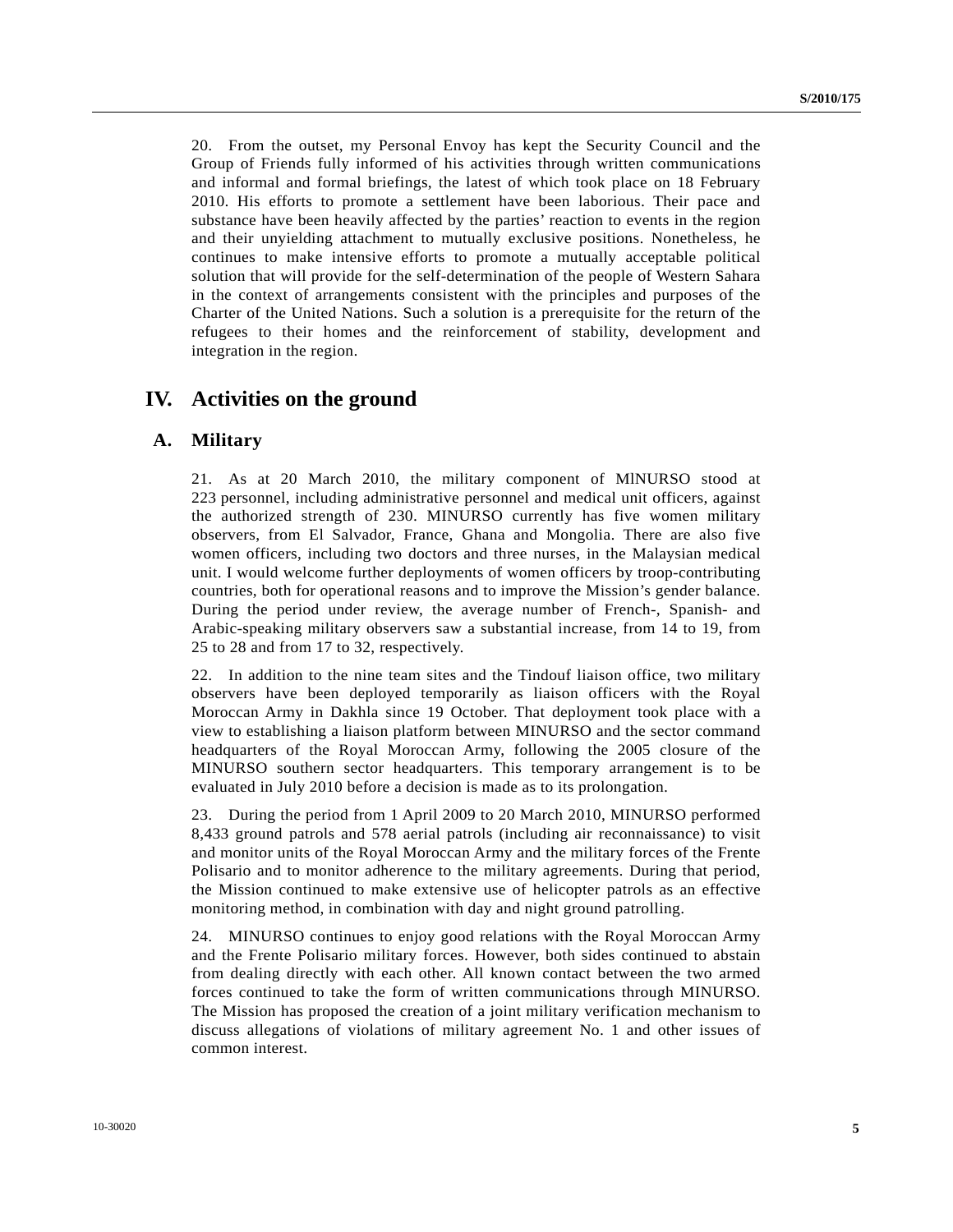25. MINURSO observed and recorded 24 new violations by the Royal Moroccan Army, an increase compared with the 11 recorded during the previous reporting period. Violations by the Royal Moroccan Army included the construction of new buildings and living accommodations in the Haouza, Mahbas, Awsard and Tichla areas without prior approval by MINURSO. The movement of troops and military assets on four separate occasions in October and December 2009 without prior notification of MINURSO also constitute violations of military agreement No. 1. Finally, the tactical reinforcement of the Royal Moroccan Army through the construction of a new airfield in the restricted area; the building of supportive stone walls along the berm, in two cases raising the height of the berm; the introduction of multi-purpose wheeled Atlas vehicles in three areas; and the replacement of a number of light tanks by heavier, longer-range ones (M-48) also contravene military agreement No. 1. In addition, the Royal Moroccan Army installed three new radar towers despite written notification by MINURSO that this would constitute a violation (see para. 28 below).

26. The Royal Moroccan Army has told MINURSO that certain violations are related to the enhancement of security in order to combat potential terrorist activities, as well as smuggling and trafficking, which have increased in the Sahel region.

27. MINURSO observed a total of five new violations by the Frente Polisario military force, a slight decrease compared to the seven recorded during the previous reporting period, in 2008-2009. Those violations were related mainly to the incursion of military elements, including some equipment, into the buffer strip.

28. There has been no change in the status of long-standing violations by both parties since my previous report. On 20 January, the Royal Moroccan Army sent a letter to the Force Commander regarding the proposed construction of three new, heightened towers for surveillance radar in the restricted area near Bir Gandouz. MINURSO rejected the request and reminded the Royal Moroccan Army that ground radar equipment deployed in the restricted area has been considered a "longstanding violation" since 2005. MINURSO insisted that the Royal Moroccan Army undertake all necessary corrective measures with respect to these violations.

29. During the period under review, the Royal Moroccan Army raised 20 allegations of violations of military agreement No. 1 against the Frente Polisario military forces, which, in turn, raised 10 allegations against the Moroccan forces. All allegations were communicated in writing to both parties by MINURSO.

30. Most of the allegations by the Royal Moroccan Army related to the buffer strip, specifically alleged incursions by Frente Polisario soldiers, movement of vehicles with uniformed personnel, construction of shelters and sounds of explosions inside the buffer strip. After investigation by MINURSO, none of the allegations by the Royal Moroccan Army could be confirmed owing to lack of evidence. Frente Polisario allegations against the Royal Moroccan Army related to the construction of a barbed-wire fence in the buffer strip, the construction of an airfield and a warehouse in the restricted area, the raising of the height of the berm, the digging of new anti-tank trenches, sounds of tank movements and explosions, reconnaissance overflights by unmanned aerial vehicles and the improving and reinforcing of the berm by mechanical means. After investigation by MINURSO, four Frente Polisario allegations were confirmed as violations: the placement of a 200-metre barbed-wire fence in the buffer strip, the construction of an airfield in the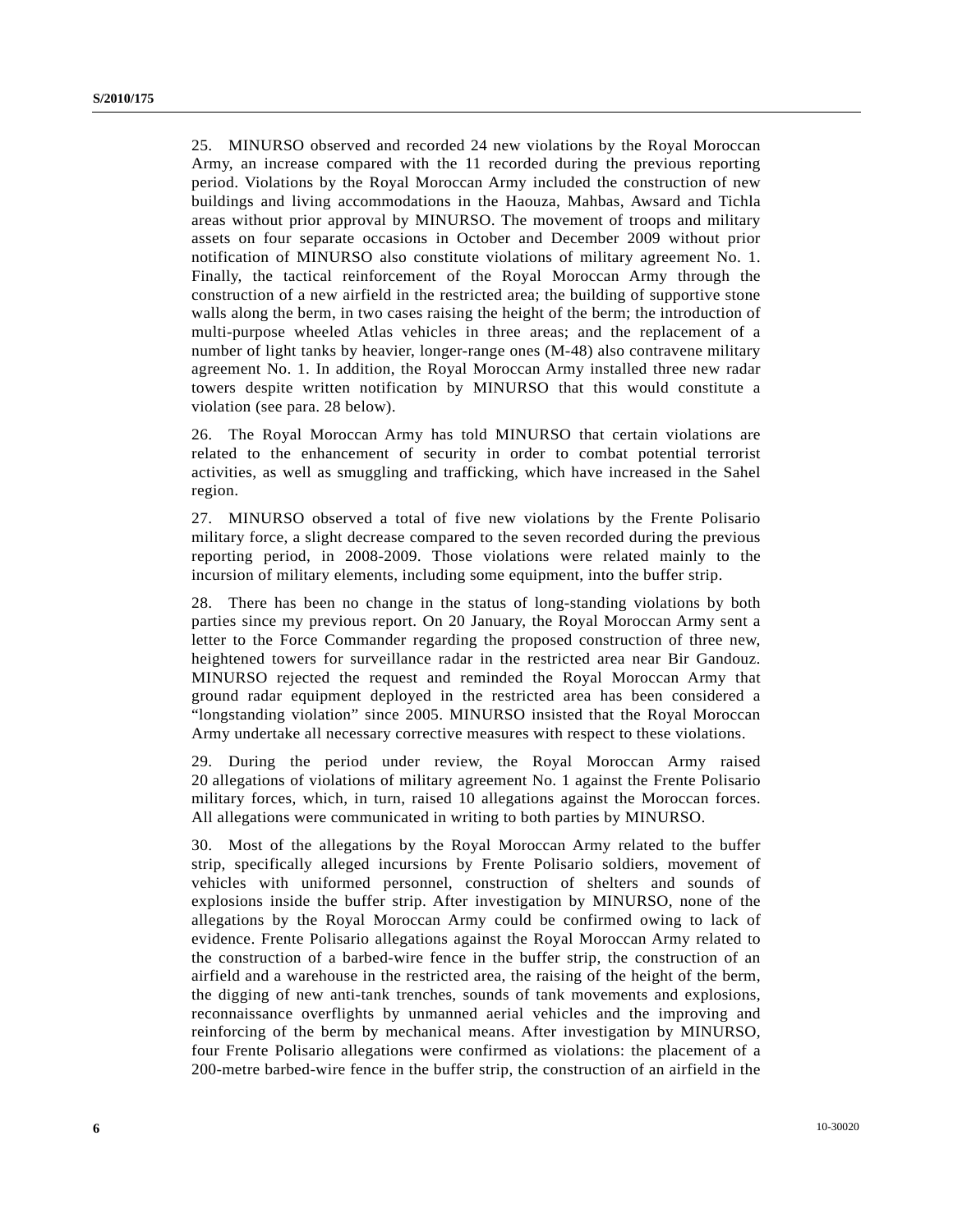restricted area, and the raising of the height of the berm through the construction of a new stone wall. Other allegations could not be confirmed owing to lack of evidence. Allegations of reconnaissance overflights by unmanned aerial vehicles could not be confirmed owing to the Mission's lack of technical capability.

31. Over the past year, restrictions on the freedom of movement of MINURSO military observers by both parties, in particular by the Royal Moroccan Army, decreased substantially. Only one freedom-of-movement violation was committed by the Royal Moroccan Army, on 22 September, when military observers from team site Smara were prevented from visiting the headquarters of the 4th garrison. No freedom-of-movement violations were committed by Frente Polisario forces, as compared with 75 such violations by the Royal Moroccan Army and two such violations by the Frente Polisario in the previous year. Since October 2009, MINURSO has not recorded any restriction on freedom of movement by the parties.

32. MINURSO received 276 requests from the Royal Moroccan Army regarding the construction of buildings and facilities used by military personnel and the maintenance and destruction of mines and explosive remnants of war. The Frente Polisario sent two construction requests during the period under review. All requests are reviewed by MINURSO.

33. During the period under review, MINURSO received 309 notifications from the Royal Moroccan Army concerning firing and tactical training exercises, movement of troops, equipment and tanks, VIP and maintenance flights, and the destruction of mines and explosive remnants of war. MINURSO received 16 notifications from the Frente Polisario forces regarding training and firing, exercises and visits. All the activities of which the Mission was notified during the period were monitored by MINURSO.

34. MINURSO continued to produce locust-monitoring reports, compiled by the team sites on a monthly basis. A total of 16 reports were sent to the Food and Agriculture Organization of the United Nations for global monitoring purposes during the period under review.

### **B. Mine action**

35. The widespread presence of landmines and explosive remnants of war throughout Western Sahara, including in areas where MINURSO military observers and logistical vehicles operate on a daily basis, continues to be a cause for serious concern. In response to this threat, the MINURSO Mine Action Coordination Centre continued its efforts to develop and increase collaboration with the parties in accordance with military agreements Nos. 2 and 3. Coordinated efforts aimed at eradicating the threat of landmines and explosive remnants of war have become more effective owing to the establishment of a substantiated database that more accurately reflects the currently known contamination of Western Sahara.

36. During the reporting period, the Mine Action Coordination Centre provided advice and assistance to the Royal Moroccan Army and to Landmine Action the international non-governmental organization contracted by the United Nations, on the Information Management System for Mine Action database. This has permitted coordination and technical assistance for the capturing and management of the data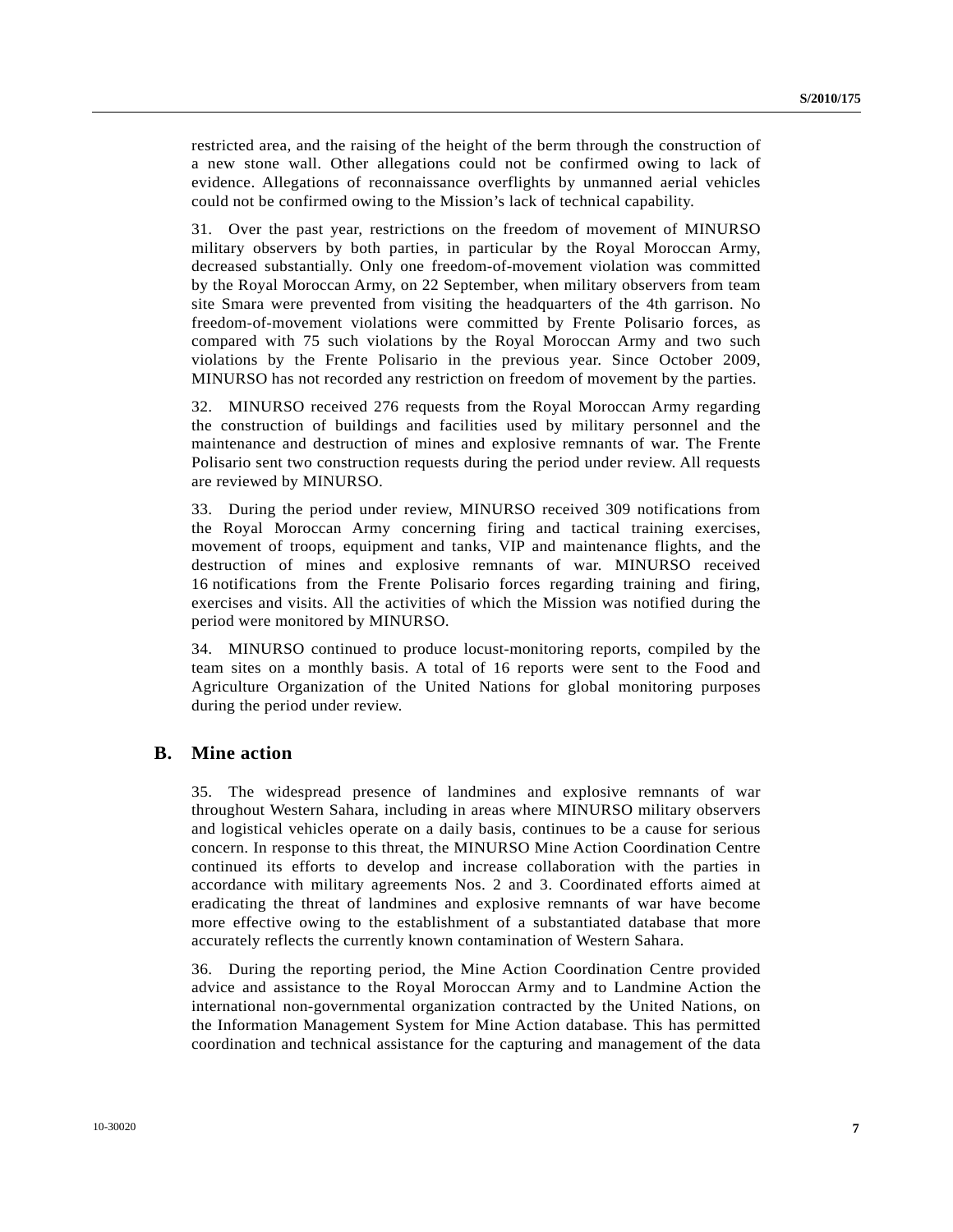and has allowed for better planning, resulting in the improved productivity and increased cost-effectiveness of clearance operations.

37. For the period from January to December 2009, Landmine Action cleared 2.9 million square metres of land of cluster munitions and unexploded ordnance. The Landmine Action programme has also made noteworthy strides in the promotion of gender mainstreaming in its operations and contributes to the implementation of Security Council resolution 1325 (2000). In that regard, Landmine Action has four Saharan women staff members trained and integrated into the field-based battle area clearance teams, as well as others throughout its field headquarters operations.

38. During the reporting period, mine action operations west of the berm by the Royal Moroccan Army, and east of the berm by Landmine Action, resulted in a substantial number of landmines and unexploded ordnance being destroyed, specifically 3,304 anti-tank mines, 407 anti-personnel mines and 12,952 items of unexploded ordnance and abandoned munitions.

39. In order to further enhance the safety of personnel and operations, MINURSO put in place an awareness-raising training programme aimed at establishing and promoting a safer working environment for United Nations personnel conducting operations in areas where landmines and explosive remnants of war pose a threat to their activities. That was achieved through the regular dissemination of new data relating to suspected hazardous areas, more systematic and intensive safety training, and maintenance of the capacity of the previously established emergency response team to assist with mine accidents east of the berm. As part of the programme, briefings on mine and explosive remnants of war safety were provided to 279 people, including 35 women; of the total, 251 were military and 28 were civilian staff.

40. In that regard, 15 mine accidents, resulting in two fatalities and 23 persons injured, were reported in 2009. While the overall accident figure represents a slight decrease from the 18 such accidents in 2008, the total number of victims has increased by three. The accidents were reported by a variety of sources, but mainly through military observers operating within their respective areas; it was possible, therefore, to verify all accidents. In the part of the Territory controlled by Morocco, 10 accidents were recorded, two fewer than in 2008. The number of accidents reported in the part of the Territory controlled by the Frente Polisario also reflected a slight decrease, from six in 2008 to five in 2009.

41. One of the accidents recorded west of the berm involved four United Nations military observers who were patrolling in close proximity to the berm, in an area controlled by Morocco, near a strongpoint of the Royal Moroccan Army, in the area of responsibility of MINURSO team site Oum Dreyga. One of the patrol vehicles detonated a landmine during a daytime patrol. Although the vehicle was damaged beyond economical repair, just one of the four United Nations military observers was injured, and only slightly. The accident represents the fourth mine accident that the Mission has experienced since its establishment in 1991. The fatalities and injuries reported highlight the continuing threat to life posed by mines and explosive remnants of war, in particular with respect to the nomadic population, and to peace and security within the Territory.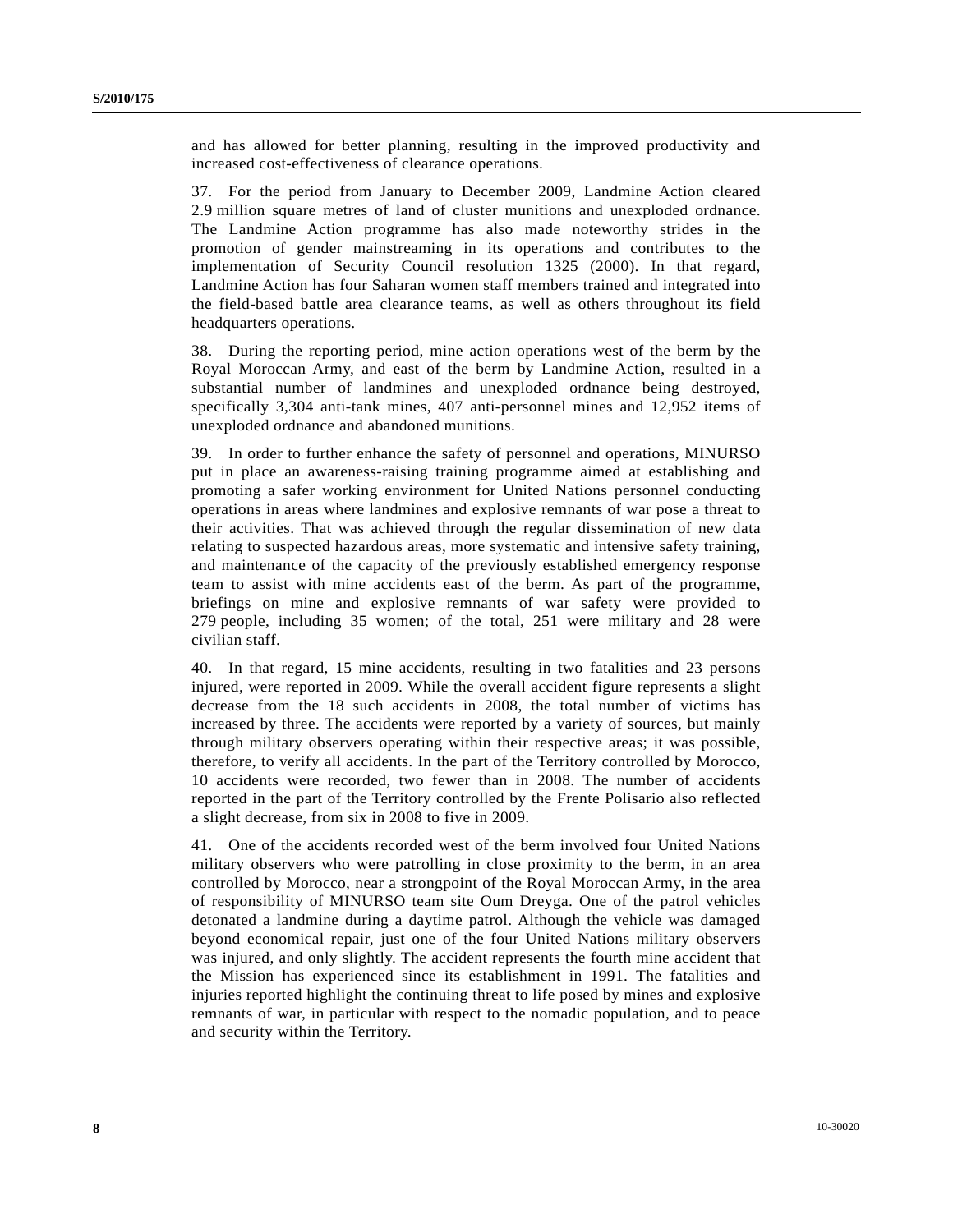### **C. Persons unaccounted for in the conflict**

42. The International Committee of the Red Cross continued to work with the parties and families concerned in pursuing the question of persons still unaccounted for in relation to the conflict.

#### **D. Assistance to Western Saharan refugees**

43. On 8 September, the United Nations High Commissioner for Refugees, Mr. António Guterres, made a five-day visit to Algeria, Morocco and Western Sahara. In Algeria, he visited refugees from Western Sahara in the camps near Tindouf to witness first-hand that long-standing situation and to assess the overall condition of the refugees, including through conversations with them and their leaders. This was the first time since 1976 that a High Commissioner for Refugees had visited the camps. The trip, which took place during the month of Ramadan, was also intended as a strong demonstration of solidarity with the populations of the region. The High Commissioner's visit paved the way for a reorientation of the assistance programme in the camps through an increase in the level of assistance and an enhanced its focus on the long-term welfare of the refugees, with special attention to the areas of nutrition, health and education.

44. The High Commissioner also met with senior Government officials in both Rabat and Algiers to discuss substantive issues pertaining to the Western Saharan refugees in the camps. In those meetings, he emphasized the exclusively humanitarian nature of the UNHCR mandate. For their part, senior officials in both capitals reiterated to the High Commissioner their Governments' full cooperation with and support for UNHCR. The Moroccan authorities also emphasized the need to find a durable solution for the refugees. The High Commissioner urged the donor community in both countries to continue to support the Western Saharan refugee population.

45. UNHCR and the World Food Programme (WFP) continued to provide assistance to the Western Saharan refugees in the camps near Tindouf, in partnership with the World Health Organization, the European Commission Humanitarian Office, the Spanish Agency for International Cooperation for Development and several international and local non-governmental organizations.

46. The High Commissioner discussed the issue of refugee registration with the authorities of both countries. Accurate statistics on the number of refugees in the Tindouf camps are not available. The Frente Polisario and the host Government estimate the number of refugees at 165,000. In the absence of registration, the UNHCR assistance programme is targeting the 90,000 most vulnerable persons among the refugee population. An additional 35,000 food rations are provided within the framework of WFP general food-distribution programmes, in an attempt to respond to pressing nutritional needs.

47. WFP continued to provide 125,000 monthly general feeding rations to the most vulnerable Western Saharan refugees, in addition to a school feeding programme and supplementary feeding support for malnourished children under 5 years of age, and for pregnant women and nursing mothers. Overall, in 2009 WFP distributed a total of 26,953 tons of food. UNHCR also provided complementary food, including 65.5 tons of tea and 27 tons of yeast, and conducted joint food monitoring with WFP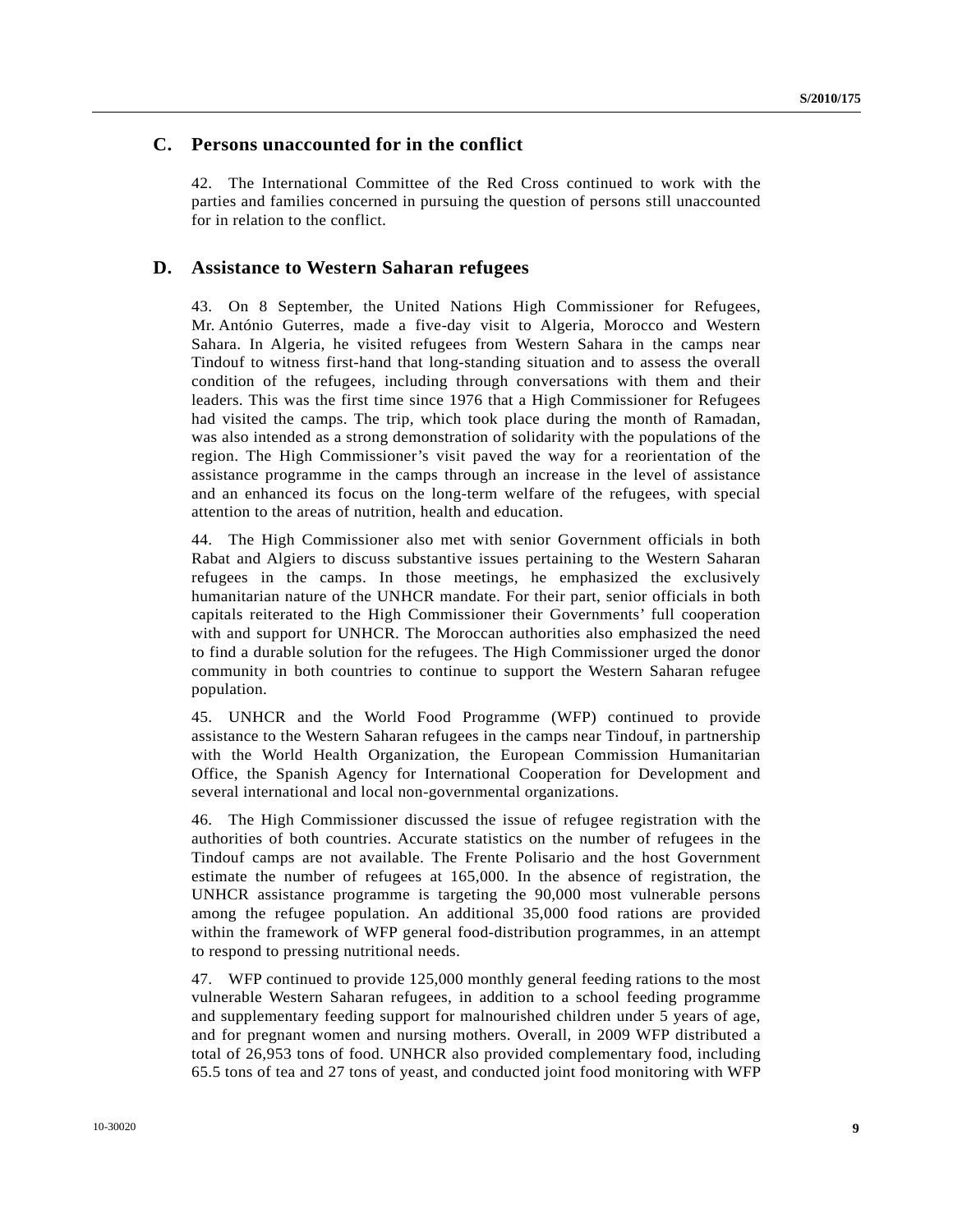for the general food basket distribution. Finally, during the month of Ramadan, UNHCR provided 676 additional tons of fresh food. Furthermore, in 2009 UNHCR made considerable progress in combating the high levels of anaemia afflicting the refugee population, and laid the foundation for a comprehensive child health and nutrition programme and implementation strategy with all partners. A feasibility study confirmed the acceptability of the supplementary foods to the refugee population, which, in turn, allowed for the subsequent procurement of the products. Finally, WFP was successful in ensuring that the basic food basket was diversified to better meet the nutritional needs of the refugee population.

48. A UNHCR/WFP joint assessment mission carried out in September 2009 noted the considerable progress that had been achieved in the areas of food distribution, related monitoring and improved coordination between all the relevant actors, while at the same time confirming the need for continued food assistance. The joint assessment mission made useful nutritional recommendations that WFP will try to implement in its future projects, including the fortification and diversification of all commodities whenever possible.

49. Through its implementing partners, UNHCR continued to give utmost consideration to the issues of water and sanitation in the camps through the construction of water networks. European Commission Humanitarian Office and UNHCR funds have made possible the installation of water pipelines in three sectors in Smara camp, benefiting some 34,000 refugees. Camps Dakhla and Awsard have already benefited from such pipelines, which reduce the use of water tankers.

50. UNHCR continued to support the education sector through the provision of 53,270 schoolbooks and 180,325 textbooks. Three secondary schools, of a total of seven, were also equipped with new laboratories. UNHCR provided incentives to all teachers at Dakhla and Smara camps and at the 12 October boarding school, on the way to Dakhla camp (552 teachers of a total of 2,133 education staff). Support for vocational training continued, with a particular focus on women, young people and handicapped persons. UNHCR also supported legal training as well as the conduct of seminars for lawyers and judges, and the refurbishment of administrative premises in the 27 February camp.

51. UNHCR, through its implementing partners, continued to support medical facilities in the camps through the provision of equipment and training to nurses and midwives.

### **E. Confidence-building measures**

52. Since 2004, UNHCR has been facilitating contact and communication between Western Saharan refugees in the camps near Tindouf and their families in the Territory through the exchange of family visits and the provision of free telephone services. UNHCR continued to implement its programme of confidence-building measures as a strictly humanitarian programme, in close cooperation with the Frente Polisario, and Morocco as well as Algeria, as the host country to the Saharan refugees.

53. UNHCR continued to provide free telephone services for refugees in the camps to contact family members in the Territory. During the reporting period, between April 2009 and March 2010 refugees placed 20,362 calls to relatives in the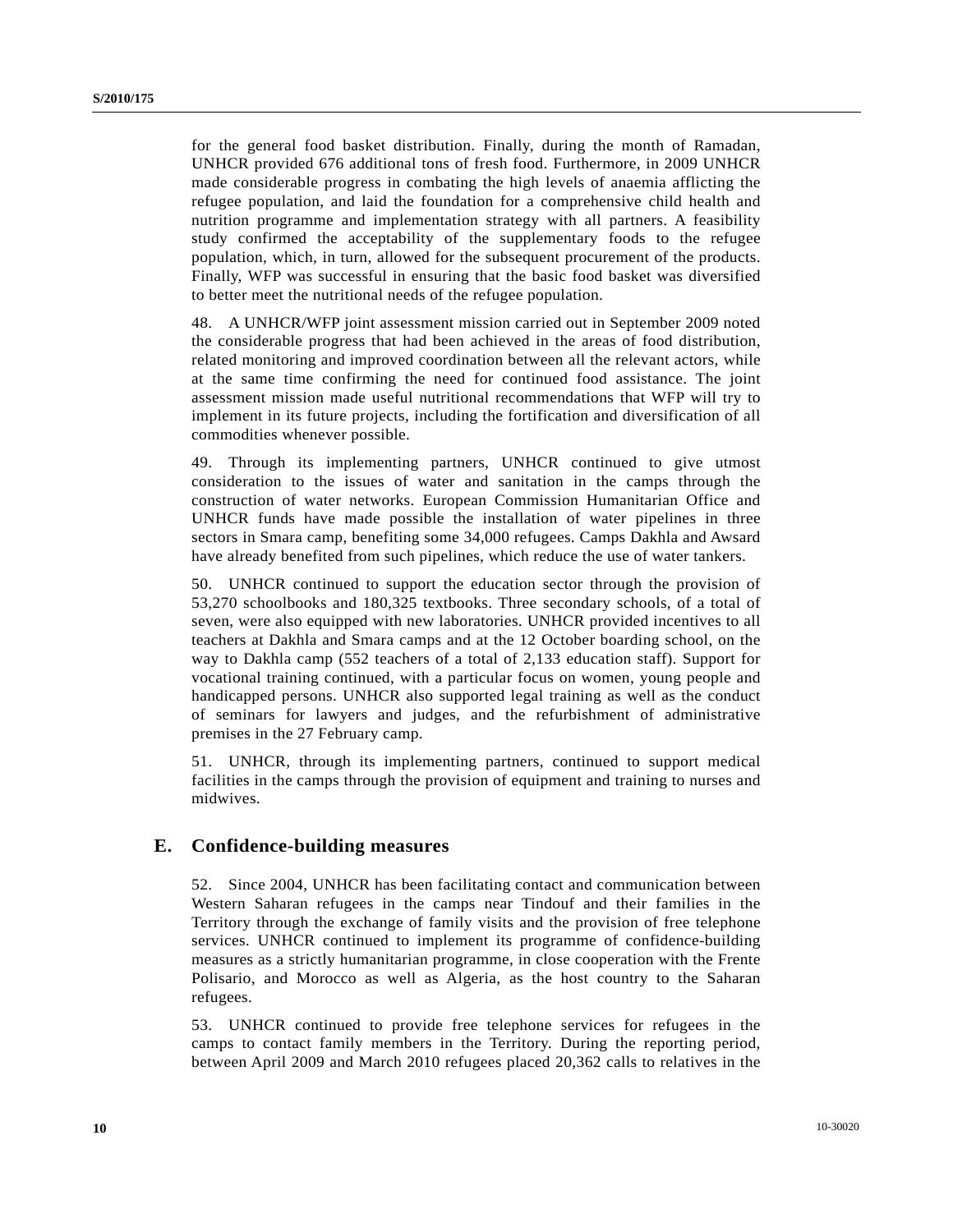Territory. Since the service was launched in June 2004, refugees have placed 127,162 telephone calls, of which 55 per cent were placed by women. UNHCR has continued to work towards establishing a telephone centre in the Dakhla refugee camp, and plans in 2010 to improve the telephone centres and add Internet service.

54. Exchanges of family visits continued, thanks to the efforts of UNHCR and MINURSO and generally good cooperation by the parties concerned. Between April 2009 and March 2010, 37 round-trip family visits were conducted during which 1,137 beneficiaries travelled to the Tindouf camps and 1,188 beneficiaries travelled to cities in the Territory west of the berm. UNHCR is taking steps, in concert with the parties, to ensure that further visits can proceed as planned. A total of 41,237 Saharans are currently registered to participate in the family visits. Since the programme began in March 2004, 10,182 people (24 per cent of those registered), mostly women, children and elderly persons, have participated in the family visits.

55. In order to shorten the waiting period for persons registered for family visits, and in line with Security Council resolutions 1813 (2008) and 1871 (2009), UNHCR is continuing its efforts to implement the road option as an expansion of the family visits.

56. In the course of his visit to the region, the United Nations High Commissioner for Refugees obtained the verbal agreement of the parties to expand the current confidence-building measure by land, using the most direct route from Tindouf to Smara and Laayoune. The addition of travel by road to the ongoing use of air travel would benefit around 4,400 Saharans annually, compared with the current 2,218 beneficiaries. Other components of the proposed expansion include organizing family visits around special events such as weddings, and a summer camp for young people and children. Tentative plans have been made for an evaluation of the current programme with the parties in Geneva in April 2010.

57. For the implementation of the confidence-building measures programme, MINURSO continued to provide, on a reimbursable basis, logistical, security and administrative support to UNHCR, including aircraft and ground transportation, as well as a member of the MINURSO Malaysian medical unit to accompany each flight. The United Nations police is also a key component of the assistance provided by MINURSO in the context of the confidence-building measures programme. As at 31 March, the police component of MINURSO stood at six personnel, including three women officers. United Nations police officers observed airport procedures at arrival and departure points; distributed and retrieved travel documents to and from beneficiaries while on board United Nations flights; accompanied UNHCR staff, escorted beneficiaries and responded to emergencies and/or requests for assistance during visits. If the parties agree on the envisaged expansion of the programme, either through an increased number of flights or by the opening of a land route, the authorized strength of the MINURSO police component would need to be increased as appropriate.

#### **F. Irregular migrants**

58. Since my previous report to the Council, one irregular migrant remained in the Territory under the care of the Frente Polisario in the locality of Bir Lahlou. The migrant, a Nigerian, finally agreed to be voluntarily repatriated to his country of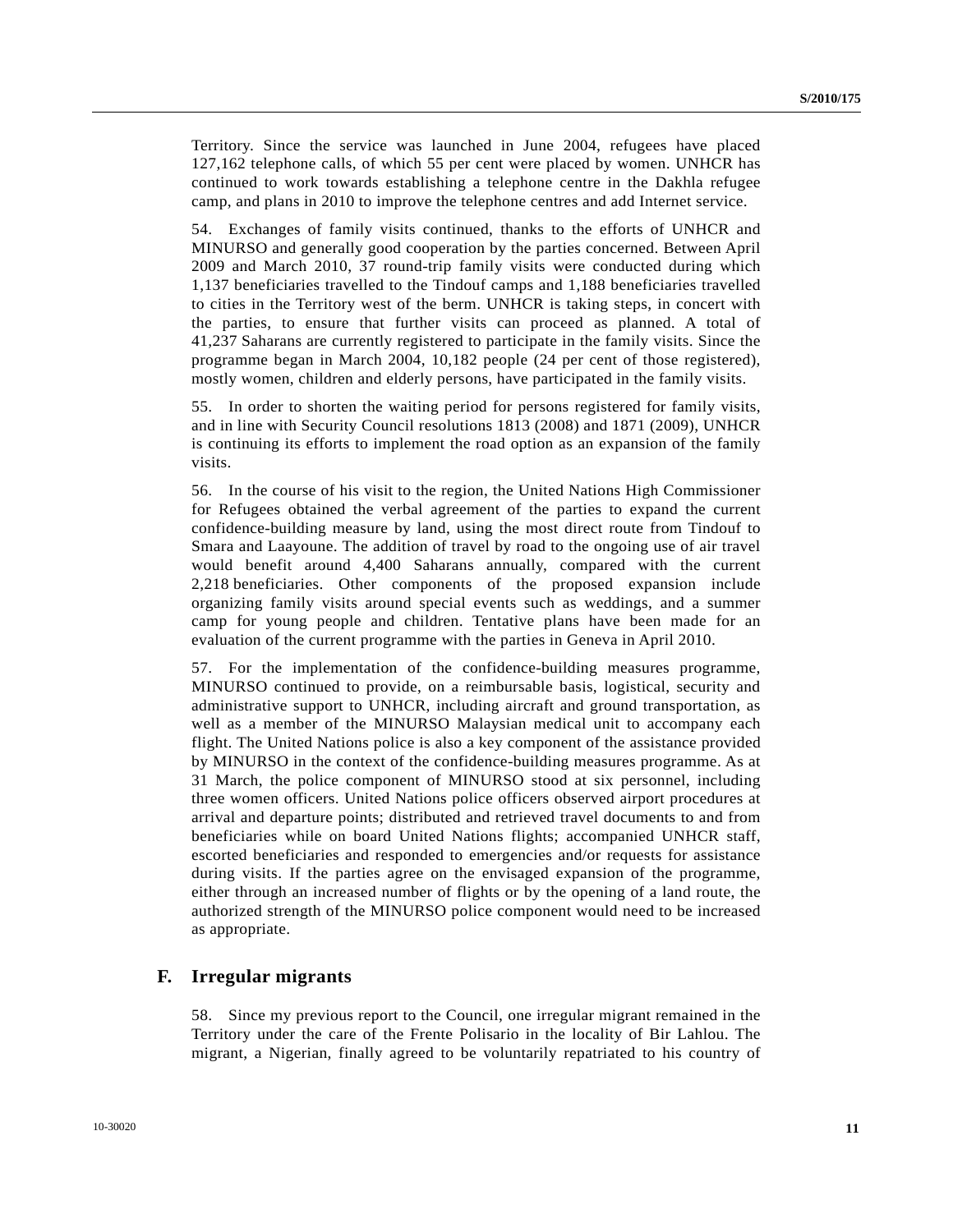origin, and his case was submitted to the International Organization for Migration in February.

### **G. Human rights**

59. The United Nations has no staff on the ground to address human rights issues, since MINURSO does not have a specific human rights mandate and the Office of the United Nations High Commissioner for Human Rights has no presence in the Territory or in the refugee camps in Tindouf. Nonetheless, the United Nations recognizes its duty to uphold human rights standards in all its operations, including those relating to Western Sahara. Both parties to the conflict often accuse each other, in communications with the United Nations or in the media, of human rights violations.

60. During the period under review, the Secretary-General of the Frente Polisario wrote to me on a number of occasions mainly to express concern about alleged violations of human rights affecting Saharans both in the Territory and within Morocco. All letters were registered and forwarded to the United Nations High Commissioner for Human Rights. The Moroccan authorities and media continued to assert that the Frente Polisario was raising the issue of human rights in an attempt to deviate from the core issues related to the negotiations. On several occasions, Minister for Foreign Affairs of Morocco also conveyed his concern at the humanitarian situation of Saharans in the Tindouf refugee camps and the responsibility of Algeria and UNHCR in that regard.

61. In August, six young Saharans were reportedly stopped at the Agadir airport and prevented by the Moroccan authorities from travelling to the United Kingdom of Great Britain and Northern Ireland, where they had been invited by a United Kingdom-based non-governmental organization to participate in a conference with students from Morocco, the Tindouf camps and several European countries.

62. In October, a group of well-known Saharan activists who had travelled to the Tindouf camps in a highly publicized visit were arrested on their return and later charged with treason by a military tribunal. The only woman in the group was released from prison on 28 January because of health concerns. The Frente Polisario wrote to me on several occasions asking me to ensure the safety and security of Saharans and to enable their release from Moroccan jails.

63. In the case of the detention of Ms. Haidar, a resident of Laayoune and prominent human rights activist, on 14 November (see para. 7), the Moroccan authorities stated that she had refused to indicate Moroccan nationality on her immigration form. They withdrew her Moroccan passport and expelled her to Spain's Canary Islands nearby. Ms. Haidar began a hunger strike at Lanzarote airport, demanding to return to her home and family in Laayoune. The situation drew the attention of the international news media. Eventually her hunger strike prompted reactions from high Government officials of several countries, including France, Spain and the United States. I shared my concern about her health and the rising tensions with the Minister for Foreign Affairs of Spain, Miguel Ángel Moratinos Cuyaubé, and with the Minister for Foreign Affairs of Morocco, Mr. Fassi-Fihri, with whom I met to urge Morocco to resolve this situation. After 32 days, Ms. Haidar suspended her hunger strike upon being allowed by Morocco to return to Laayoune. Another concern was also addressed when the Government of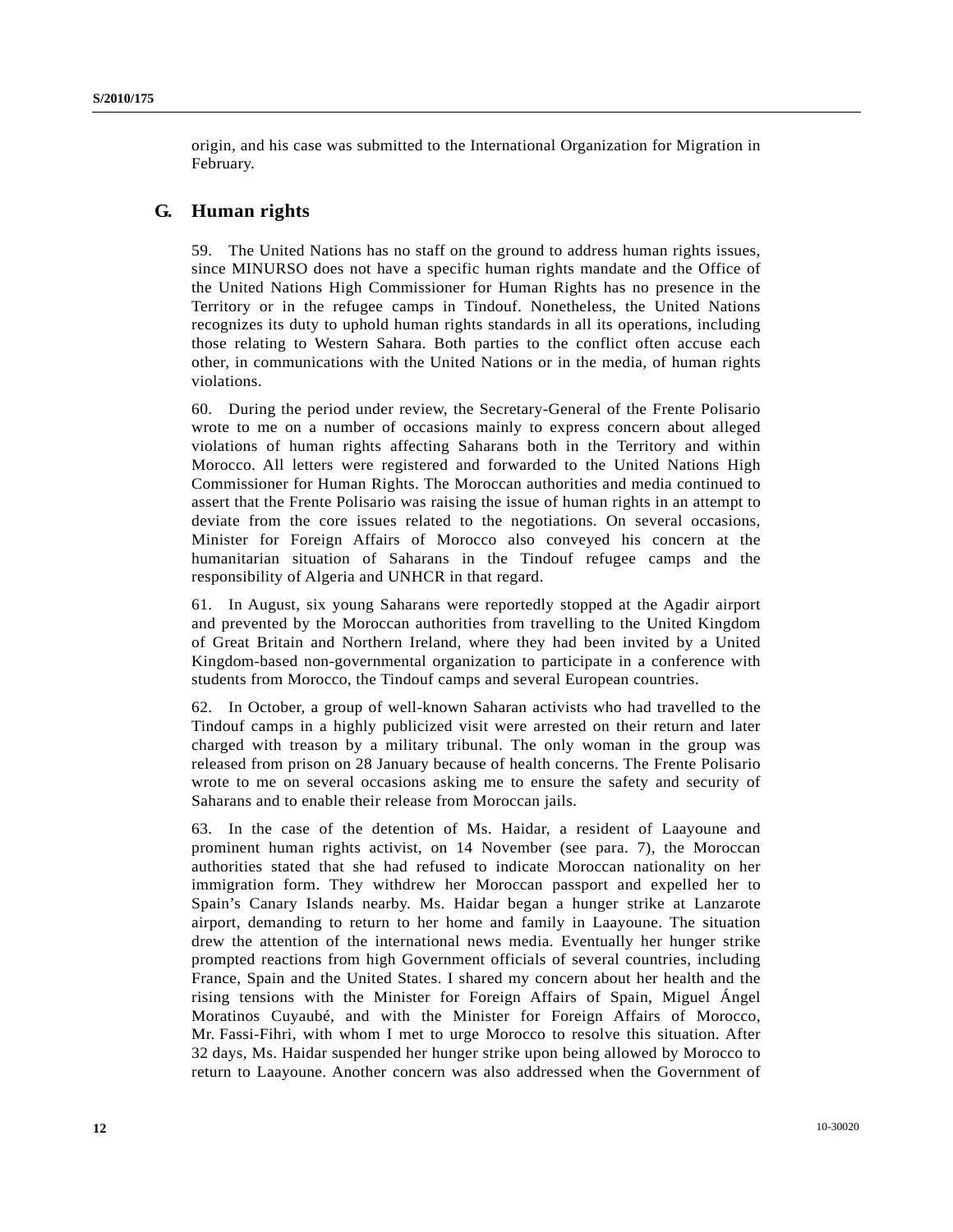Morocco agreed in February to return the passports of a number of Saharan activists which had been seized or had expired without renewal.

#### **H. Administration of the Mission and security measures**

64. Since my previous report, security-related efforts aimed at bringing the Mission into compliance with the United Nations minimum operating standards has been progressing, both at the team sites and at Mission headquarters. Completion of the work is scheduled for 30 June 2010.

65. Facility and infrastructural improvements at MINURSO team sites are ongoing, with a planned completion date of 30 June 2011. The replacement of the soft-wall structures currently used as accommodation is ongoing; hard-wall structures are now the norm at team sites Awsard, Oum Dreyga, Mahbas and Bir Lahlou. Team sites Smara and Tifariti will be finished by 30 June 2010. The two remaining team sites, Agwanit and Mehaires, will be completed by 30 June 2011. Water-treatment plants have been installed at team sites Mahbas and Bir Lahlou. Team sites Smara and Tifariti will be similarly equipped by 30 June 2010. Mission headquarters in Laayoune also has a water-treatment plant. Since my previous report, the Mission's efforts to rehabilitate desert airfields at team sites west of the berm is still ongoing, thanks to the assistance of the Royal Moroccan Army; two runways have been reconstructed at Mahbas and Oum Dreyga. Awsard runway is under construction and expected to be finished by 30 June 2010. MINURSO is also carrying out the necessary work on the operational runway in Agwanit, east of the berm. Finally, the Mission has launched an environmental protection programme, in line with my efforts towards "greening the United Nations" and the promotion of sustainable energy.

66. Satellite phones have been issued to all team sites for backup purposes. The programme aimed at improving VHF radio communications coverage is still ongoing (S/2009/200, para. 25), with the installation of additional repeaters throughout the area of operations. The delay in the implementation of the programme was due to the lack of heavy equipment required to build the towers.

#### **I. Conduct and discipline issues**

67. I am pleased to announce that the prehistoric rock art that had been defaced by MINURSO personnel, principally in the locality of Devil Mountain (Lejuad), near Agwanit, has been restored. MINURSO contracted with a team of restoration professionals, including an archaeologist, to repair the damage that had been done with spray paint. The restoration was carried out in February. In addition to Devil Mountain, it included a clean-up of some of the graffiti damaging the Tifariti (Rekeiz) cave paintings and the numbers painted on the rock engravings near Bir Lahlou (Sluguilla).

## **V. African Union**

68. The observer delegation of the African Union to MINURSO, led by its Senior Representative, Yilma Tadesse (Ethiopia), continued to cooperate with the Mission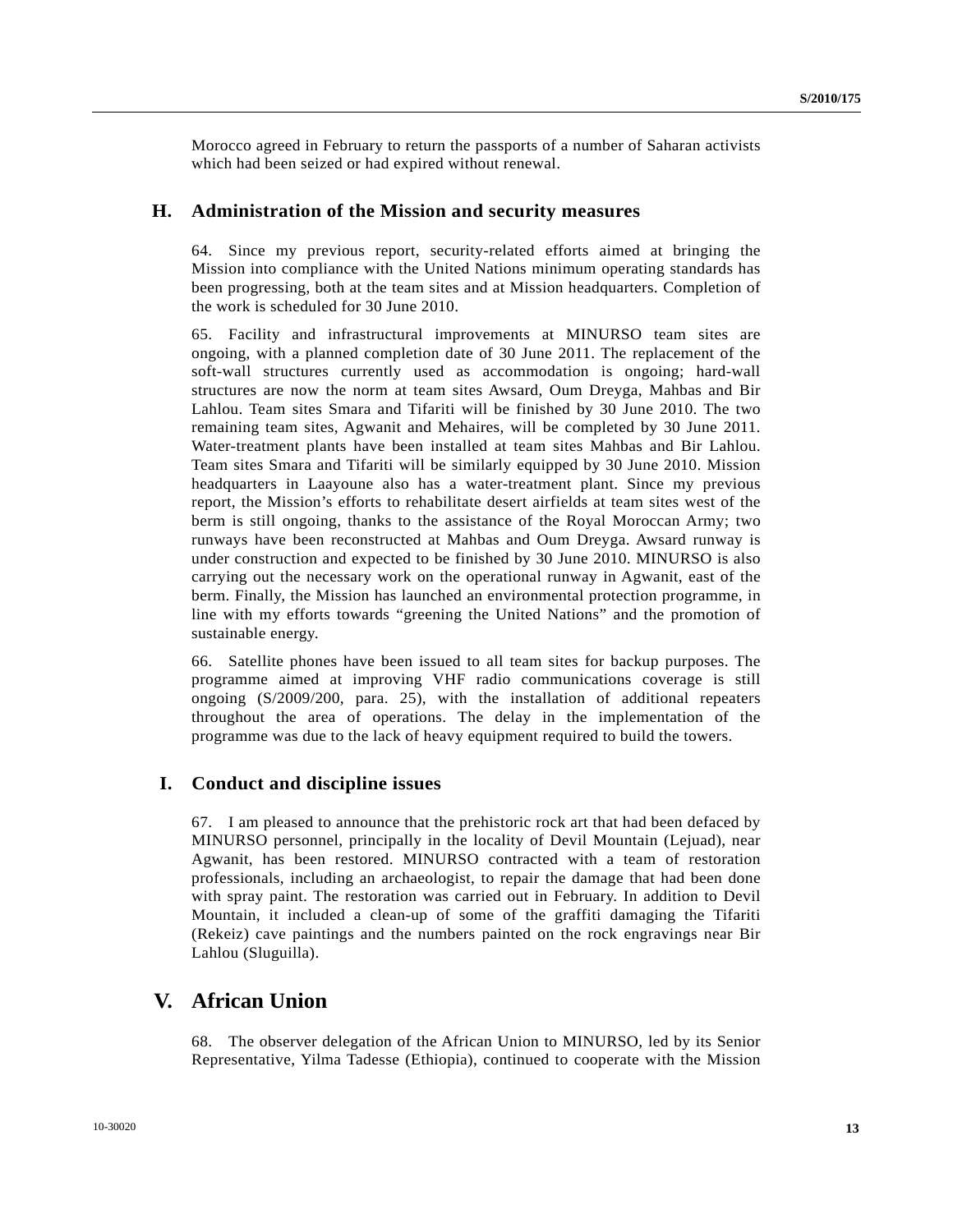during the period under review. I wish to reiterate my appreciation to the African Union for its contribution.

## **VI. Financial aspects**

69. The General Assembly, by its resolution 63/300, appropriated the amount of \$53.5 million for the maintenance of MINURSO for the period from 1 July 2009 to 30 June 2010. The proposed budget for MINURSO for the period from 1 July 2010 to 30 June 2011 in the amount of \$58.2 million (exclusive of budgeted voluntary contributions in kind) has been submitted to the General Assembly for consideration during the second part of its resumed sixty-fourth session.

70. As at 28 February 2010, unpaid assessed contributions to the special account for MINURSO amounted to \$58.4 million. As a result of the outstanding assessed contributions, the Organization has not been in a position since April 2002 to reimburse the Governments providing troops for troop costs in the amount of \$2.3 million and contingent-owned equipment costs in the amount of \$0.4 million.

71. The total outstanding assessed contributions for all peacekeeping operations at 28 February 2010 amounted to \$3,782.7 million.

## **VII. Observations and recommendations**

72. **I welcome the parties' continuing commitment to the process of negotiations as stated repeatedly to me and to my Personal Envoy, and their willingness to engage in the preparatory informal format that he has organized. However, the two informal meetings held in August 2009 and February 2010 produced no movement on the core substantive issues, and more work is needed before a fifth round of formal negotiations can be held.**

73. **After the second informal meeting, it became clear that neither party was prepared to accept the proposal of the other as the sole basis for future negotiations and that nothing in their relations or in the regional or international environment is likely to occur to change this in the foreseeable future. I recommend that the Security Council reiterate its call upon the parties, Morocco and the Frente Polisario, to negotiate in good faith and without any preconditions, under the auspices of my Personal Envoy, and to show the political will required to enter into substantive discussions and ensure the success of the negotiations, where possible by drawing on and developing the contents of their two proposals. Imagination and creativity will be needed if progress is to be made.**

74. **I remain concerned about the continuing violations of military agreement No. 1 by the parties. It is the responsibility of the parties to ensure that violations are not committed by their military forces, and I call on the parties to adhere fully to the provisions of the military agreements and to extend their full cooperation to MINURSO. I encourage the parties to establish direct cooperation and communication through a joint military verification mechanism to discuss allegations of violations and other issues of common interest.**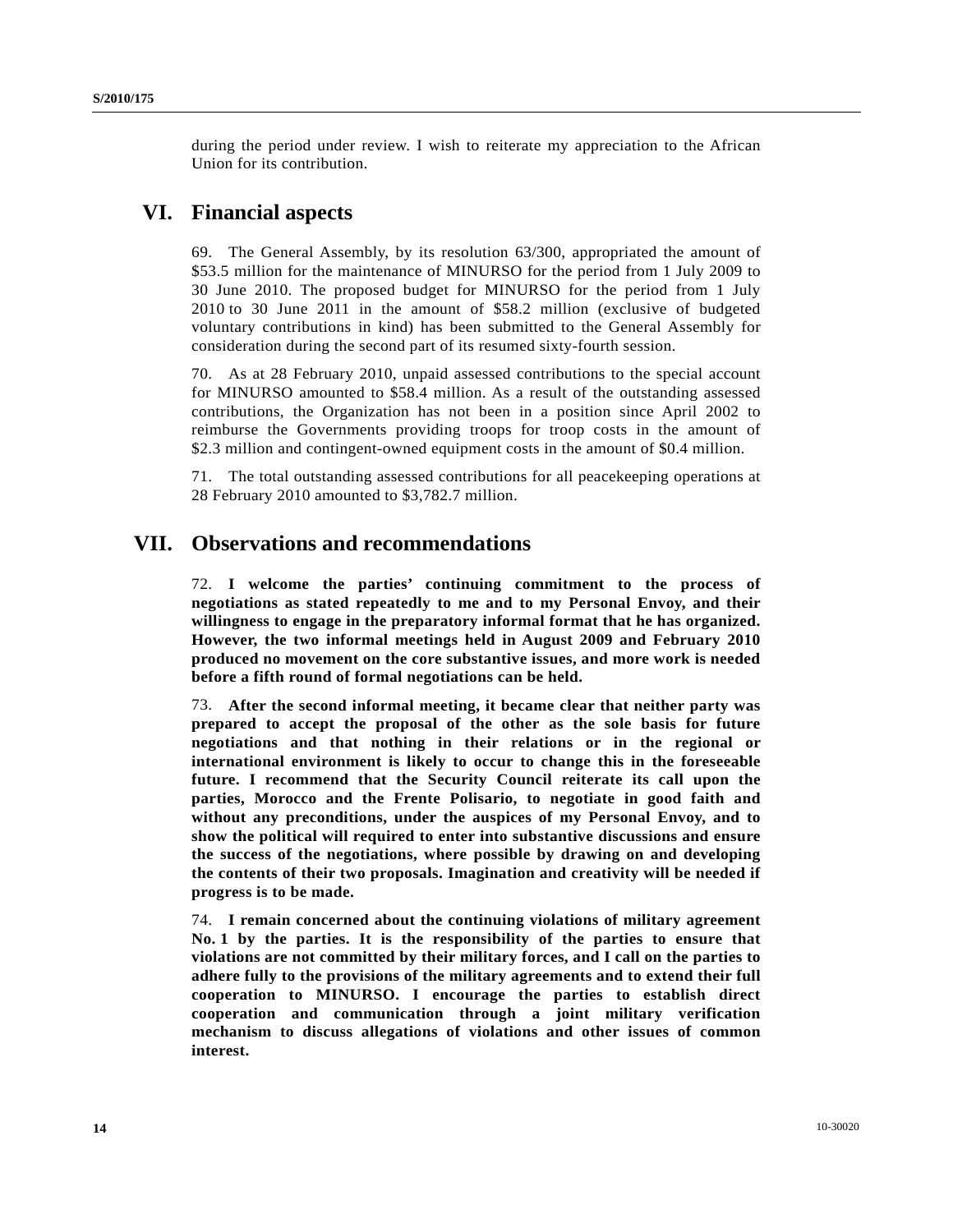75. **The human dimension of the conflict, including the plight of the Western Saharan refugees, is a growing concern. I urge the parties to confirm their agreement to the expansion of the family visit programme and to accelerate their consultations with UNHCR on its implementation, as this would enable a significantly higher number of individuals in Western Sahara and the refugee camps to participate. I also urge the parties to continue to work with UNHCR and MINURSO, as well as with my Personal Envoy, to explore other confidence-building measures and contacts. So as to ensure the optimal use of United Nations resources and in order to facilitate support for the confidencebuilding measure programme, I recommend that the Security Council formally recognize and increase the role and responsibilities of MINURSO in using its resources to support the confidence-building activities. Likewise, I urge the donor community to explore ways to make increased funding available to permit the maintenance and expansion of such activities. Finally, I urge that appropriate attention be paid to the issues of conducting a census of refugees and implementing a programme of individual interviews.**

76. **I am concerned by the situation with regard to human rights. Each side accuses the other of violations relating to Saharans in the Territory and in the refugee camps, and each denies the accusations made against it. I repeat once more my call to each party to remain engaged in continuous and constructive dialogue with the Office of the United Nations High Commissioner for Human Rights with a view to ensuring respect for the human rights of the people of Western Sahara in the Territory and in the refugee camps. The United Nations and the international community as a whole have an interest in advancing respect for international human rights standards and in ensuring that each party to the conflict understands its responsibilities in this regard.**

77. **I am pleased to note the decrease in the number of accidents due to landmines and explosive remnants of war in the region; however, the higher number of victims highlights the urgent need to increase coordination and operations. The mine action activities that are being undertaken by MINURSO, the Royal Moroccan Army and Landmine Action have proved invaluable and contribute directly and positively to the safety of the civilian population in the region, as well as of United Nations personnel. I also note with satisfaction the increased cooperation in information-sharing with the Royal Moroccan Army and Landmine Action. I encourage the parties to continue to work with MINURSO in order to ensure that this valuable work through the sharing of information can continue, while maintaining and increasing momentum on mine-clearance activities. To allow this vital work to continue, as well as for Landmine Action to provide an emergency response team for mine accident response east of the berm, additional resources for the United Nations mineaction effort in Western Sahara will be required. Such activities require an emphasis on prevention, and increased activities require additional funding beyond voluntary contributions. In that regard, MINURSO has made provision in its 2010/11 budget submission to accommodate the need for increased activities. I call upon donor countries to support the efforts of the parties in order to take advantage of the progress and investments made to date.**

78. **Given the existing circumstances on the ground and in the light of my Personal Envoy's continuing efforts, I believe that the presence of MINURSO remains indispensable for the maintenance of the ceasefire in Western Sahara.**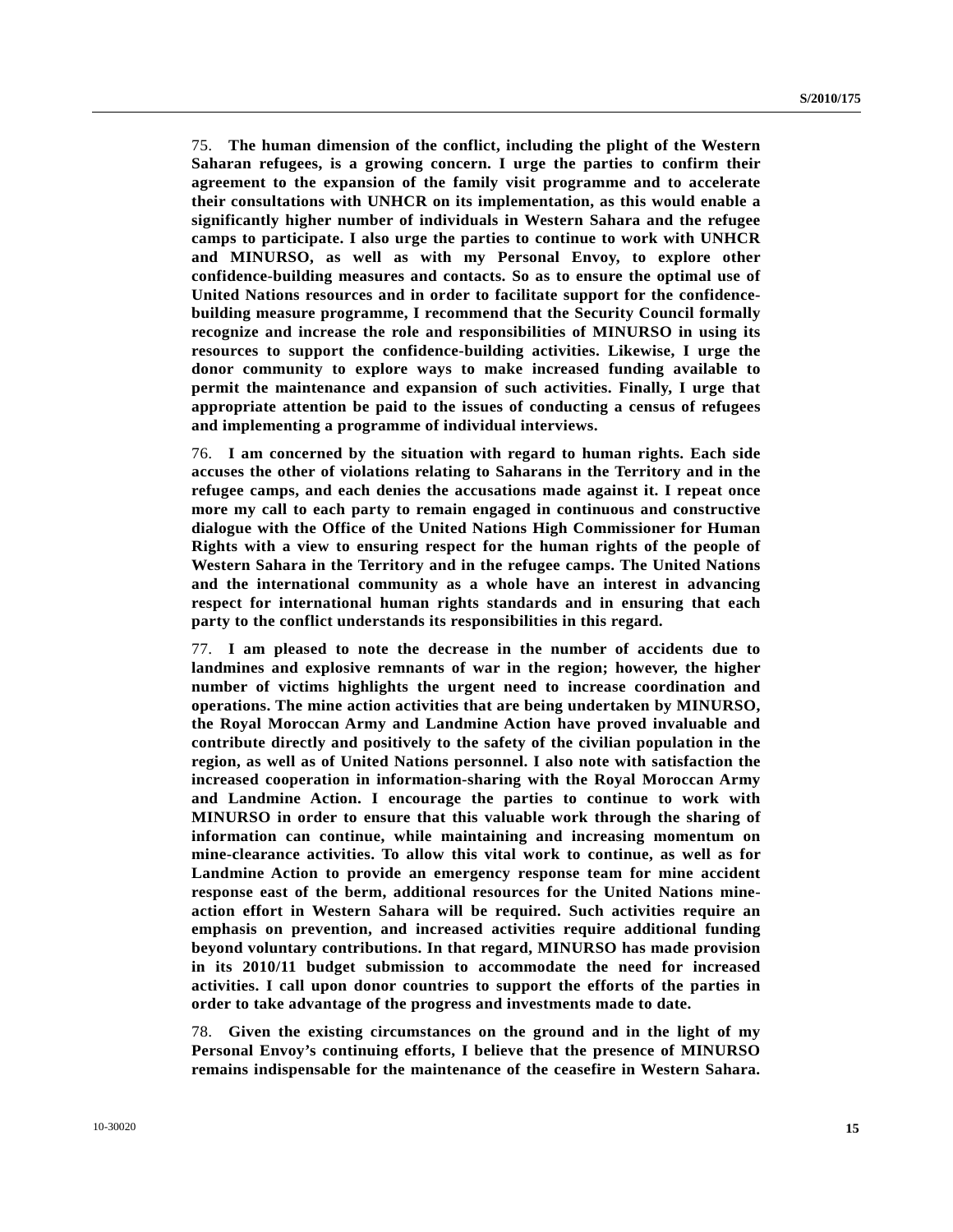**Therefore, I recommend that the Security Council extend the mandate of MINURSO for a further period of one year, until 30 April 2011.**

79. **In conclusion, I wish to thank Christopher Ross, my Personal Envoy, for his diligence in working with the parties towards a just, lasting and mutually acceptable political solution to the conflict in Western Sahara. I wish also to express my appreciation to my Special Representative, Hany Abdel-Aziz, who since his appointment on 5 November has been in charge of the Mission; to the Force Commander, Major General Jingmin Zhao (China); and to the women and men of MINURSO for the work they are doing, under difficult circumstances, to fulfil the Mission's mandate.**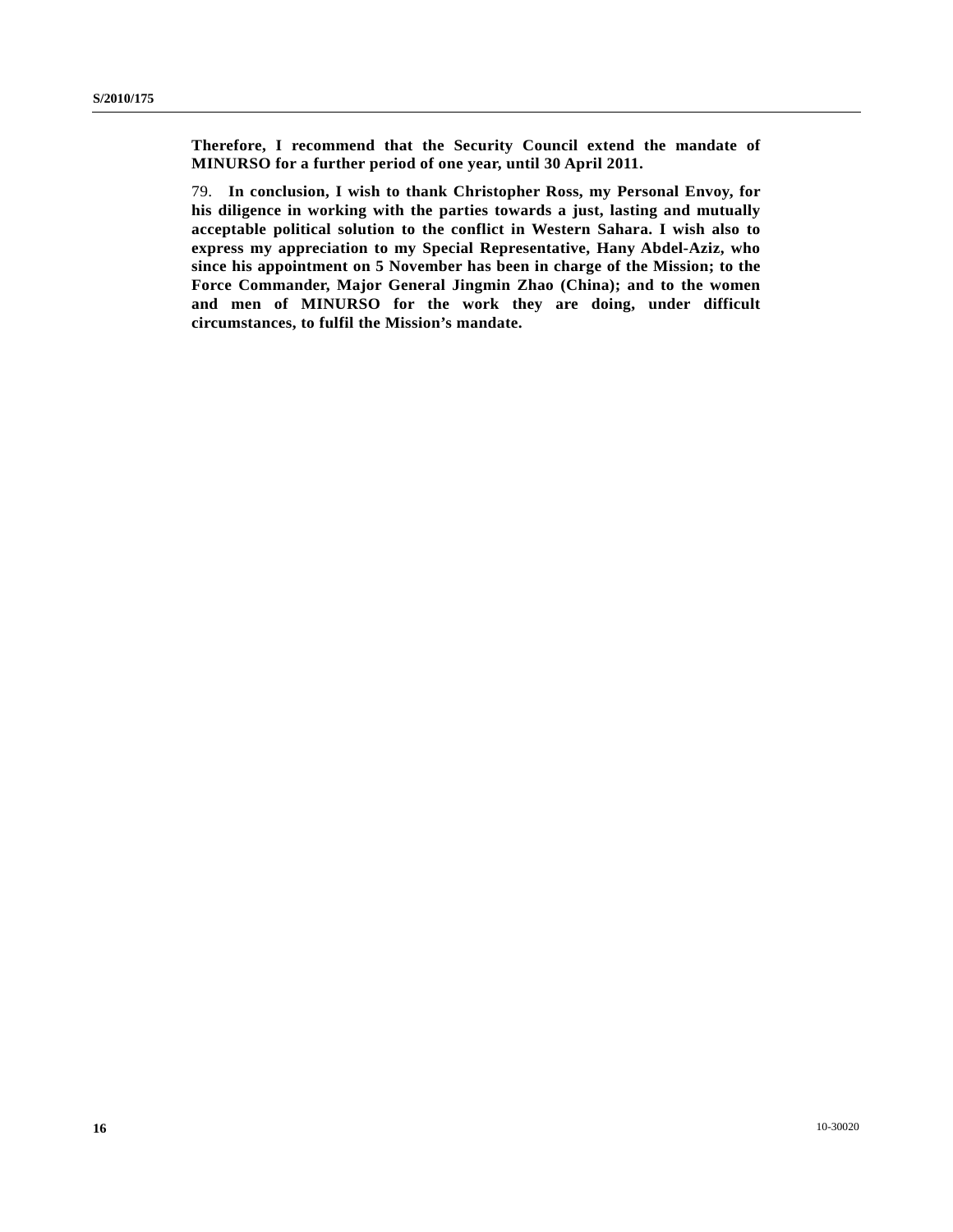## **Annex**

# **United Nations Mission for the Referendum in Western Sahara**

### **Contributions as at 20 March 2010**

| Country                   | Military observers <sup>a</sup> | Troops <sup>a</sup> | Civilian police <sup>b</sup> | <b>Total</b>            |
|---------------------------|---------------------------------|---------------------|------------------------------|-------------------------|
| Argentina                 | 3                               | $\mathbf{0}$        | $\boldsymbol{0}$             | 3                       |
| Austria                   | $\overline{c}$                  | $\boldsymbol{0}$    | $\boldsymbol{0}$             | $\mathbf{2}$            |
| Bangladesh                | $\,8\,$                         | $\boldsymbol{0}$    | $\boldsymbol{0}$             | 8                       |
| <b>Brazil</b>             | 10                              | $\boldsymbol{0}$    | $\boldsymbol{0}$             | 10                      |
| China                     | 10                              | $\boldsymbol{0}$    | $\boldsymbol{0}$             | 10                      |
| Croatia                   | $\tau$                          | $\boldsymbol{0}$    | $\boldsymbol{0}$             | 7                       |
| Djibouti                  | $\overline{2}$                  | $\theta$            | $\overline{0}$               | 2                       |
| Egypt                     | 20                              | $\boldsymbol{0}$    | $\mathfrak{2}$               | 22                      |
| El Salvador               | 6                               | $\boldsymbol{0}$    | 3                            | 9                       |
| France                    | 13                              | $\mathbf{0}$        | $\boldsymbol{0}$             | 13                      |
| Ghana                     | 10                              | 7                   | $\boldsymbol{0}$             | 17                      |
| Greece                    | $\mathbf{1}$                    | $\theta$            | $\boldsymbol{0}$             | 1                       |
| Guinea                    | 5                               | $\mathbf{0}$        | $\overline{0}$               | 5                       |
| Honduras                  | 11                              | $\boldsymbol{0}$    | $\boldsymbol{0}$             | 11                      |
| Hungary                   | 7                               | $\mathbf{0}$        | $\boldsymbol{0}$             | 7                       |
| Ireland                   | 3                               | $\mathbf{0}$        | $\boldsymbol{0}$             | $\mathbf{3}$            |
| Italy                     | 5                               | $\boldsymbol{0}$    | $\boldsymbol{0}$             | 5                       |
| Jordan                    | $\overline{2}$                  | $\mathbf{0}$        | $\mathbf{1}$                 | 3                       |
| Malaysia                  | 10                              | 20                  | $\boldsymbol{0}$             | 30                      |
| Mongolia                  | $\overline{4}$                  | $\boldsymbol{0}$    | $\boldsymbol{0}$             | $\overline{\mathbf{4}}$ |
| Nigeria                   | $\,$ 8 $\,$                     | $\boldsymbol{0}$    | $\boldsymbol{0}$             | 8                       |
| Pakistan                  | 11                              | $\boldsymbol{0}$    | $\boldsymbol{0}$             | 11                      |
| Paraguay                  | 5                               | $\mathbf{0}$        | $\boldsymbol{0}$             | 5                       |
| Poland                    | $\mathbf{1}$                    | $\boldsymbol{0}$    | $\boldsymbol{0}$             | $\mathbf{1}$            |
| Republic of Korea         | $\overline{c}$                  | $\boldsymbol{0}$    | $\boldsymbol{0}$             | $\boldsymbol{2}$        |
| <b>Russian Federation</b> | 20                              | $\mathbf{0}$        | $\boldsymbol{0}$             | 20                      |
| Sri Lanka                 | $\,1\,$                         | $\boldsymbol{0}$    | $\boldsymbol{0}$             | 1                       |
| Uruguay                   | 3                               | $\boldsymbol{0}$    | $\boldsymbol{0}$             | 3                       |
| Yemen                     | 10                              | $\boldsymbol{0}$    | $\boldsymbol{0}$             | 10                      |
| <b>Total</b>              | 200                             | 27                  | 6                            | $233^{\circ}$           |

<sup>a</sup> Authorized strength is 231, including the Force Commander.<br><sup>b</sup> Authorized strength is 6.

<sup>c</sup> Actual strength on the ground, for military and civilian police, including the Force Commander.